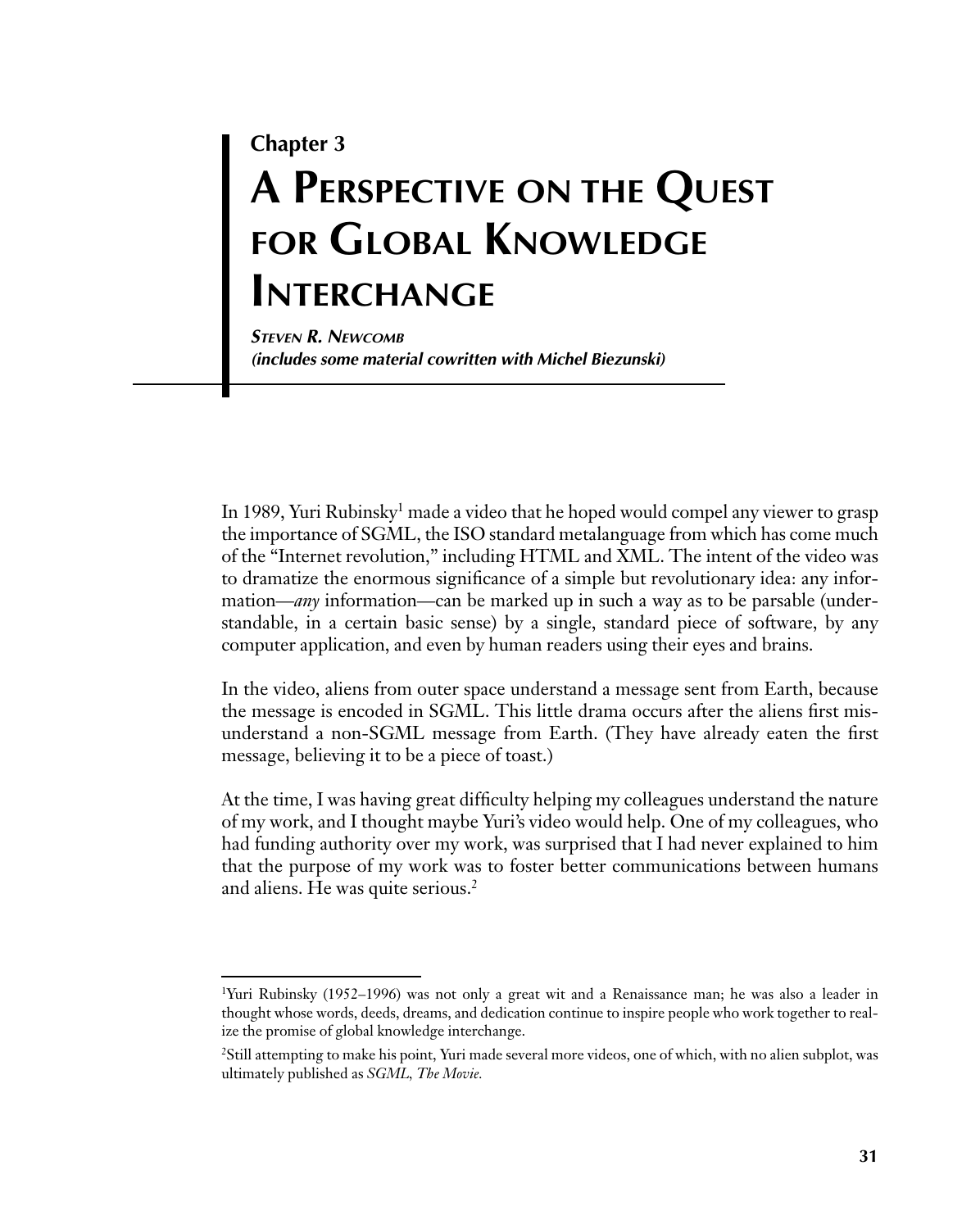This experience and many others over the years have convinced me that, while the technical means whereby true global information interchange can be achieved are well within our grasp, there are significant anthropological obstacles. For one thing, it's very challenging to interchange information about information interchange. As human beings, we pride ourselves on our ability to communicate symbolically with each other, but comparatively few of us want to understand the details of the process. Communication about communication requires great precision on the part of the speaker and an unusually high level of effort on the part of the listener. I suspect that this is related to the fact that many people become uncomfortable or lost when the subject of conversation is at the top of a heap of abstractions that is many layers thick. It's an effort to climb to the top, and successful climbs usually follow one or more unsuccessful attempts.

When you have mastered the heap of abstractions that must be mastered in order to understand how global information interchange can be realized, the reward is very great. The view from the top is magnificent. From a technical point of view, the whole problem becomes simple. Very soon thereafter, however, successful climbers realize that they can't communicate with nonclimbers about their discoveries. This peculiar inability and its association with working atop a tall heap of abstractions are evocative of the biblical myth of the Tower of Babel. Successful abstraction-heap climbers soon find themselves wondering why their otherwise perfectly reasonable and intelligent conversational partners can't understand simple, carefully phrased sentences that say exactly what they're meant to say.

You have now been warned. This book is about the topic maps paradigm, which itself is a reflection of a specific set of attitudes about the nature of information, communication, and reality. Reading this book may be quite rewarding, but there may also be disturbing consequences. Your thinking, your communications with others, and even your grasp of reality may be affected.<sup>3</sup>

### **Information Is Interesting Stuff**

Information is both more and less real than the material universe. It's more real because it will survive any physical change; it will outlast any physical manifestation of itself. It's less real because it's ineffable. For example, you can touch a shoe, but you can't touch the notion of "shoe-ness" (that is, what it means to be a shoe). The notion of shoe-ness is probably eternal, but every shoe is ephemeral.

<sup>&</sup>lt;sup>3</sup>The writings of Plato, the ancient Greek philosopher who pioneered many of the basic philosophical ideas, have been having similar effects on their readers for thousands of years.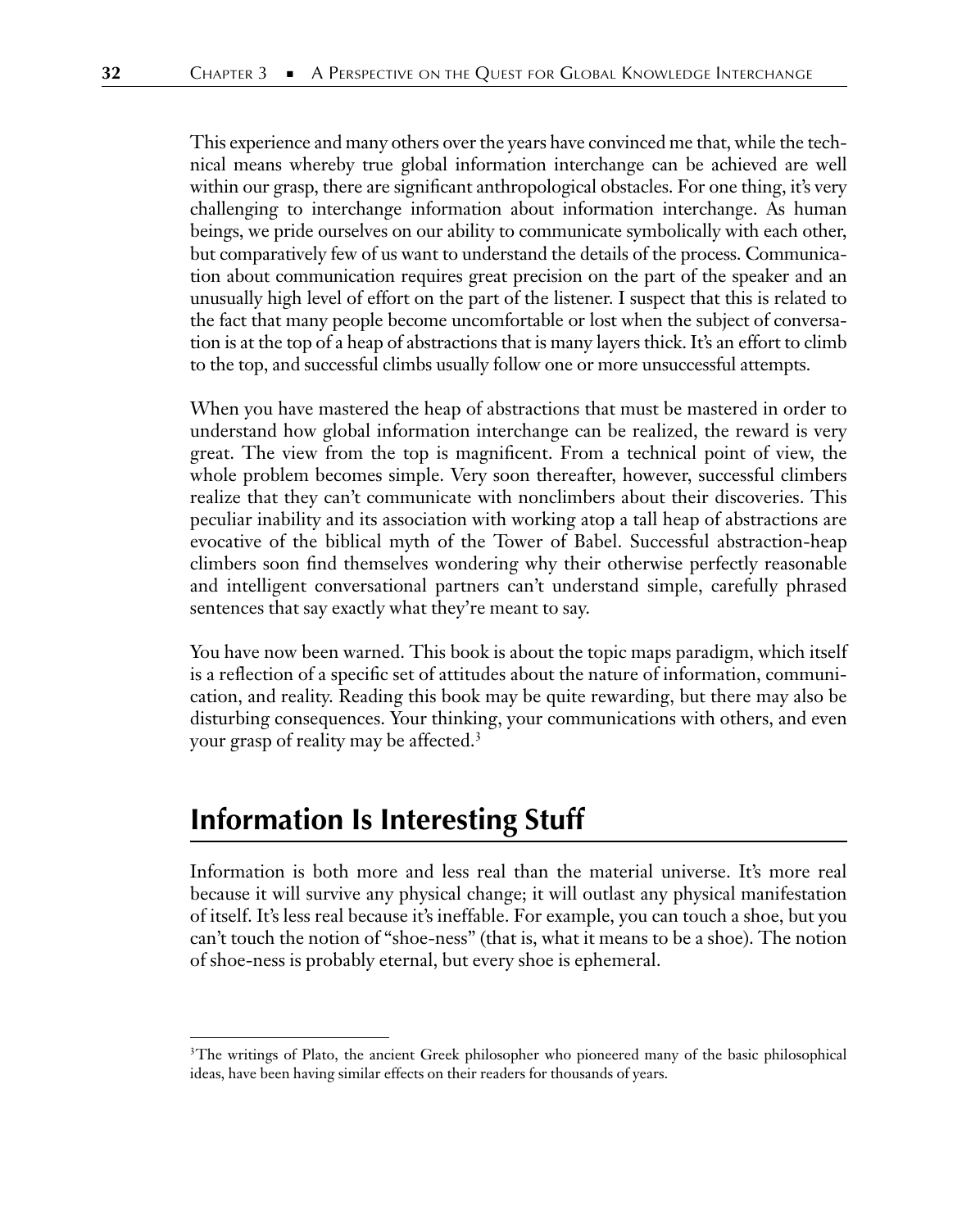The relationship between information and reality is fascinating. (By *reality* here I mean "the reality of the material universe"—or what we think of as its reality.) We all behave as if we believe that there is a very strong, utterly reliable connection between information and reality. We ascribe moral significance to the idea that information can be *true* or *false:* we say that it's true when it reflects reality and false when it doesn't. However, there is no way to prove or disprove that there is any solid, objective connection between symbols and reality. Symbols are in one universe, reality is in another; human intuition, understanding, and belief form the only bridge across the gap between the two universes. The universe of symbols is a human invention, and our arts and sciences—the information resources that human civilization has accumulated—are the most compelling reflection of who and what we are.

Money, the "alienated essence of work" as some philosophers have put it, is also information. I once saw Jon Bosak<sup>4</sup> hold up a dollar bill in front of an  $XML$ -aware technical audience, saying, "This is an interesting document." The huge emphasis that our culture places on the acquisition of money is a powerful demonstration of our confidence in the power of information to reflect reality or, more accurately, in the power of information to *affect* reality. In the United States, we have a priesthood called the Federal Reserve Board, answerable to no one, whose responsibility is to protect and maximize the power of U.S. dollars to affect reality. The Fed seeks to control monetary inflation, for example, because inflation represents a diminishment of that power.

Thinking of money as a class of information suggests an illustration of the importance of context to the significance of information for individuals and communities: given the choice, most of us prefer money to be in the context of our own bank accounts. Thinking of money as information leads one to wonder whether information and money in some sense are the same thing. Some information commands a very large amount of money, and the visions of venture capitalists and futurists are often based on such intellectual property. In some circles, the term *information economy* has become a pious expression among those who are called upon to increase shareholder value. (On the other hand, the economic importance of information can be overstressed. Information when eaten is not nourishing, and when it is put into fuel tanks, it does not make engines run.)

Information has far too many strange and wonderful aspects to allow them all to be discussed here; I regret that I can only mention in passing the mind-boggling insights offered by recent research in quantum physics, for example.

For purposes of this writing, anyway, the most interesting aspect of information is the unfathomable relationship between information and the material universe, as well as

<sup>4</sup>Jon Bosak is widely regarded and admired as the father of XML.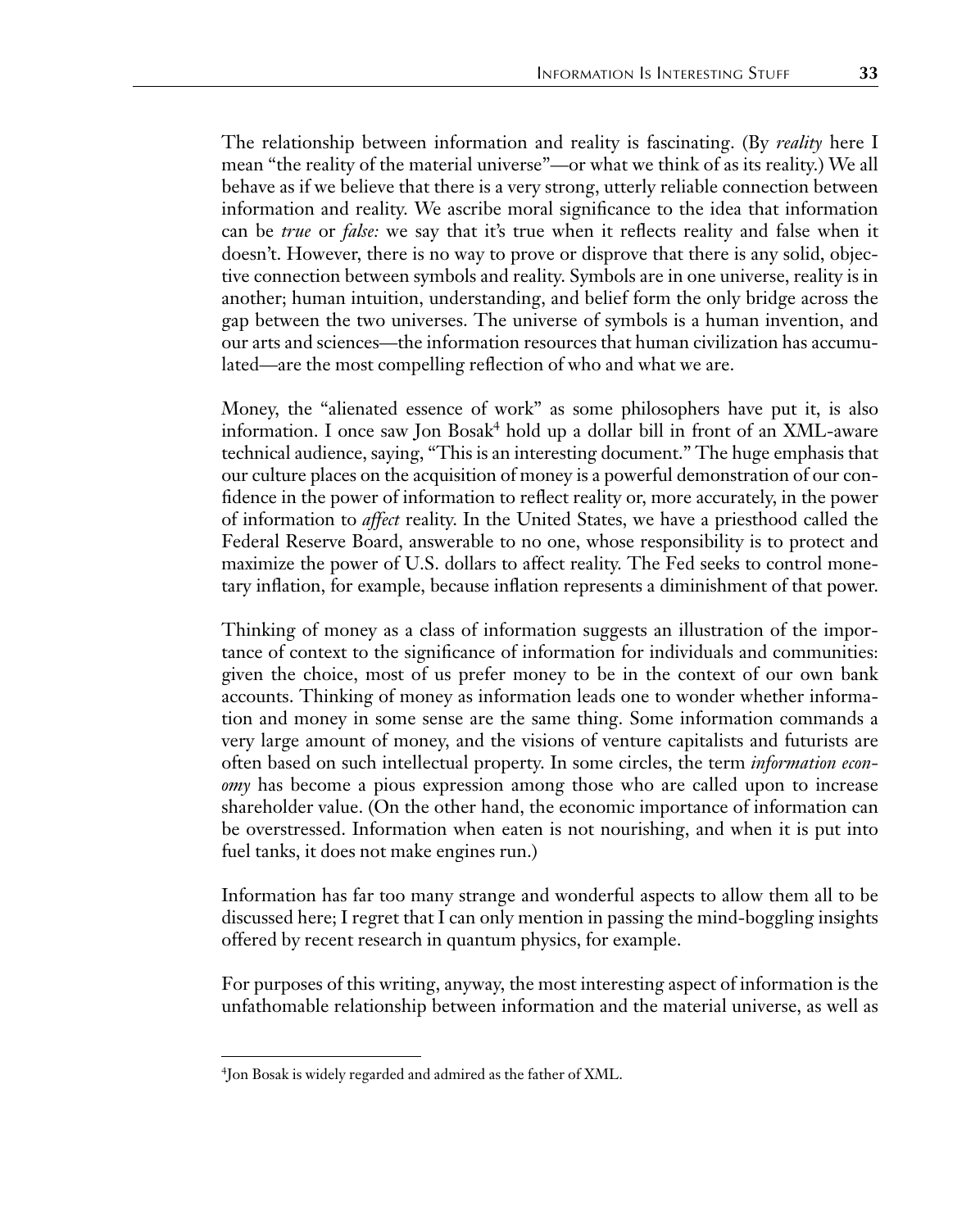the assumptions we all make about that relationship in order to maintain our global civilization and economy. That unfathomable relationship profoundly influenced the design of the topic maps paradigm. Those who would understand the topic maps paradigm must appreciate that there is some sort of chasm between the universe of information (that is, the world of human-interpretable expressions) and the universe of subjects that information is about—a chasm that is (today, anyway) bridgeable only by human intuition, not by computers. The topic maps paradigm recognizes, adapts itself to, and exploits this chasm. (We'll discuss this later.)

#### **Information and Structure Are Inseparable**

Excuse me for saying so, but there is no such thing as "unstructured information." Even the simplest kind of information has a sequence in which there is a beginning, a middle, and an end, some concept of unit, and, usually, several hierarchical levels of subunits. Information always has at least one intended mode of interpretation, and the interpretability of information is always utterly dependent on the interpreter's ability to detect structure.

Written and spoken natural languages have structures, although their structures are so subtle, variable, nuanced, and driven by human context that computers are still unable to understand natural languages reliably, despite many years of intense effort by many excellent minds. The fact that computers cannot reliably understand natural languages does not justify terming natural languages "unstructured." This strange term, *unstructured information,* was coined in order to distinguish information whose structure can be reliably detected and parsed by computers (*structured information*) from information, such as natural languages, that does not readily submit to computer processing given state-of-the-art technology (*unstructured information*).

# **Formal Languages Are Easier to Compute Than Natural Languages**

Computers aren't reliable translators of human communication, but humans can translate simple aspects of their various affairs into the patois of computers. We call these expressively impoverished languages *formal languages,* which makes them sound a lot better than they are. Virtually everything that computers do for our civilization involves the use of formal languages.

If you think you are unfamiliar with formal languages, you are mistaken. Dialing a telephone number constitutes a kind of formal utterance; telephone numbers have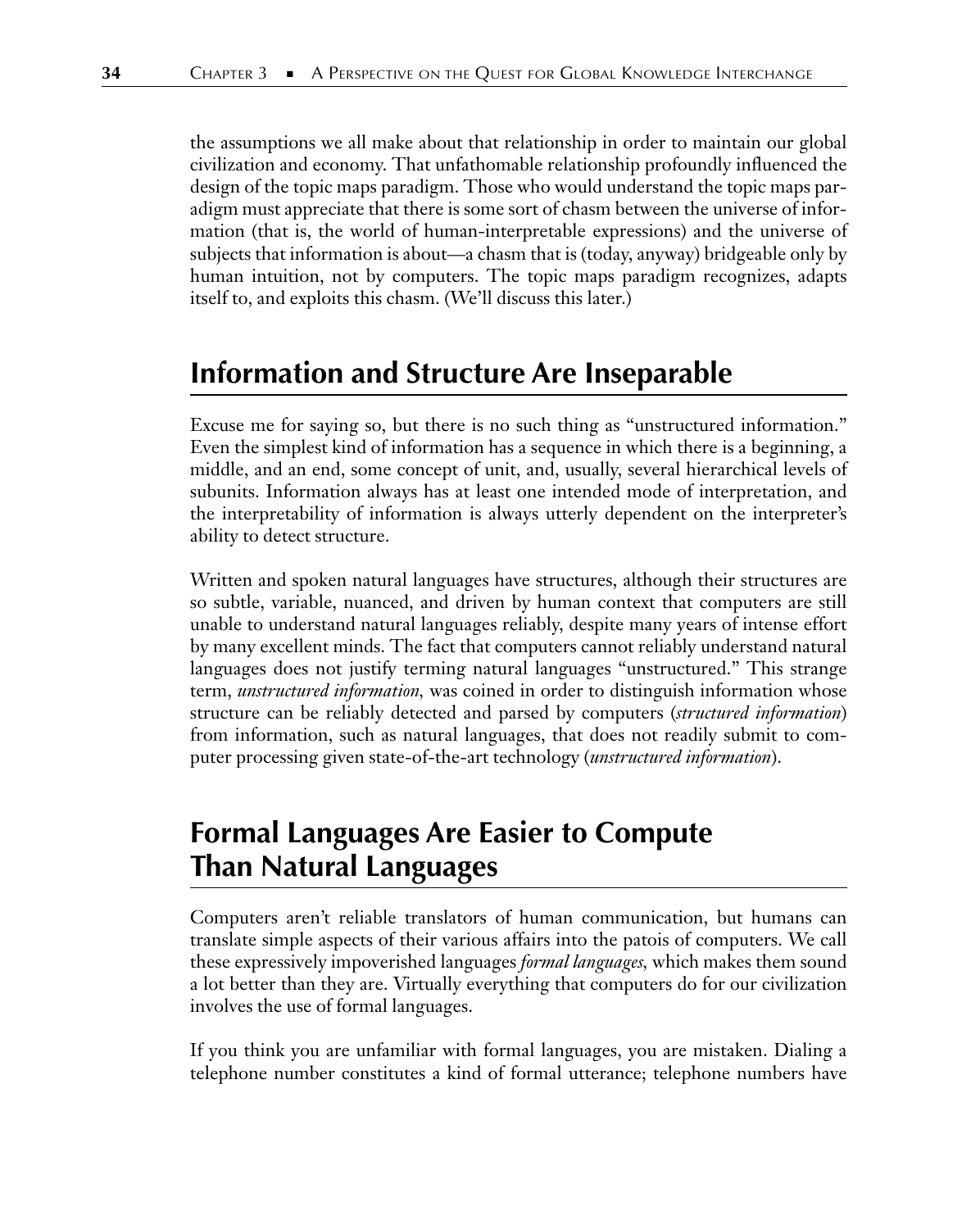a rigid syntax that constitutes a kind of formal language. Around the globe, different localities use different formal languages for controlling the behavior of telephone switches. In North America, for example, one of the syntactic rules of the local formal language for dialing telephone numbers is that, in order to reach a telephone whose number is outside the local area but still within North America, a *1* must be the first digit dialed when the dial tone is heard. This syntactic rule is not very expressive, but, like most of the features of most formal languages, it's simple, deterministic, and highly computable. It's so easily understood by machines, in fact, that this simple syntactic rule has been enforced by telephone switches in North America for decades.<sup>5</sup>

## **Generic Markup Makes Natural Languages More Formal**

Starting in 1969, a research effort within IBM began to focus on generic markup in the context of integrated law office information systems.6 By 1986, Charles Goldfarb had chaired an ANSI/ISO process that resulted in the adoption of Standard GML, also known as Standard Generalized Markup Language (SGML, ISO 8879:1986). Today, SGML is the gold standard for nonproprietary information representation and management; XML, the eXtensible Markup Language of the Web, corresponds closely to a Web-oriented ISO-standard profile of SGML called WebSGML. The Web's traditional language for Web pages, HTML, is basically a specific SGML tag set or markup vocabulary. XML, like SGML, allows users to define their own markup vocabularies.

SGML was based on the notion that natural language text could be marked up in a generalized fashion, so that different markup vocabularies (or tag sets) could be used to mark up different kinds of information in different ways, for different applications, and yet still be parsable using exactly the same software, regardless of the markup vocabulary. Since interchangeable information always takes the form of a sequence of characters, the ability to mark up sequences of characters in a way that is both standard (one piece of software works for everything) and user-specifiable (users can

 $5$ Less than ten years ago, the whole world was changed when the World Wide Web made it possible to give, in effect, telephone numbers to sources of information. These "telephone numbers" are known as Web addresses. For example, one such Web address, *http://www.w3.org,* is the most important source for information about the World Wide Web: it is the Web address of the World Wide Web Consortium. Needless to say, Web addresses are expressed by way of formal languages, one of which is known as the Hypertext Transport Protocol (HTTP).

<sup>6</sup>The team ultimately included Goldfarb, Mosher, and Lorie, whose initials became the name of the language: *GML.*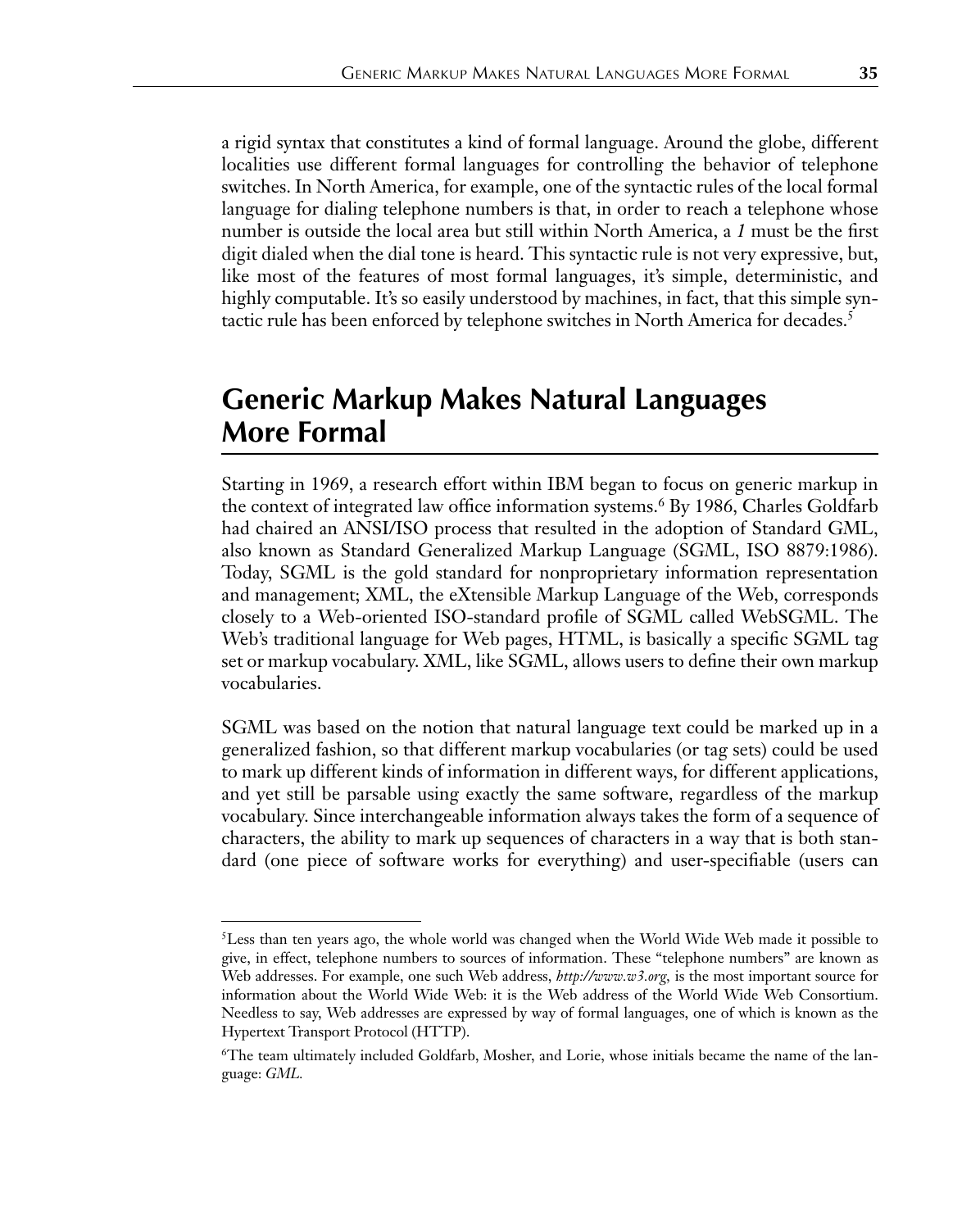invent their own markup vocabularies) has turned out to be a key part of the answer to the question, "How can global knowledge interchange be supported?"

The SGML and XML languages that ultimately grew out of the early GML work now dominate most of the world's thinking about the problem of global information interchange. These languages represent an elegant and powerful solution to the problem of making the structure of *any* interchangeable information easily and cheaply detectable, processable, and validatable by *any* application.

Perhaps the most fundamental insight that led to the predominance of SGML and XML is the notion of *generic markup,* as opposed to *procedural markup.* Procedural markup is exemplified by tag sets that tell applications what to do with the characters that appear between any specific pair of tags (an element start tag and an element end tag). For example, imagine a start tag that says, in effect, "Render the following characters in italics," followed by the name of a ship, such as *Queen Mary,* followed by an end tag that says, in effect, "This is the end of the character string to be rendered in italics; stop using the italic font now." This set of instructions is indicated by the following syntax:

<italics>Queen Mary</italics>

These font-changing instructions are very helpful for a rendering application, but they are virtually useless for supporting applications that are looking for occurrences of the names of ships because many things are italicized for many reasons, not just the names of oceangoing ships. It turns out that generic markup offers significant economic benefits to the owners of information assets. For example, a start tag (for example, "ship-name") that, in effect, says, "The next few characters are the name of a ship," that is, what *kind* of thing that character string is, is just as useful for rendering purposes as one that says, "Italics start here," but the generic tag can support many more kinds of applications, including applications that weren't even imagined when the information asset was originally created. Generic markup is not application-oriented; it is information-oriented. It provides information (*metadata*) about the information that is being marked up.

A start tag is a piece of formal, computer-understandable data that can appear in the midst of natural language data that the computer does not understand. Because of generic markup, we can now use computers to help us manage and interchange information in a hybrid fashion: the computer understands the computer-oriented formal information, and the rest is often explicitly rendered for human consumption.<sup>7</sup>

<sup>7</sup>The use of XML as a kind of communications protocol for business transactions between Web-connected business applications is probably less challenging. In such applications, XML is not necessarily chosen for its ability to represent hybrid resources. Instead, XML is chosen simply because "well-formed" XML is easily parsed by free software, and perhaps also because it is not difficult to debug problems in information that is represented in XML because XML is directly readable by human beings.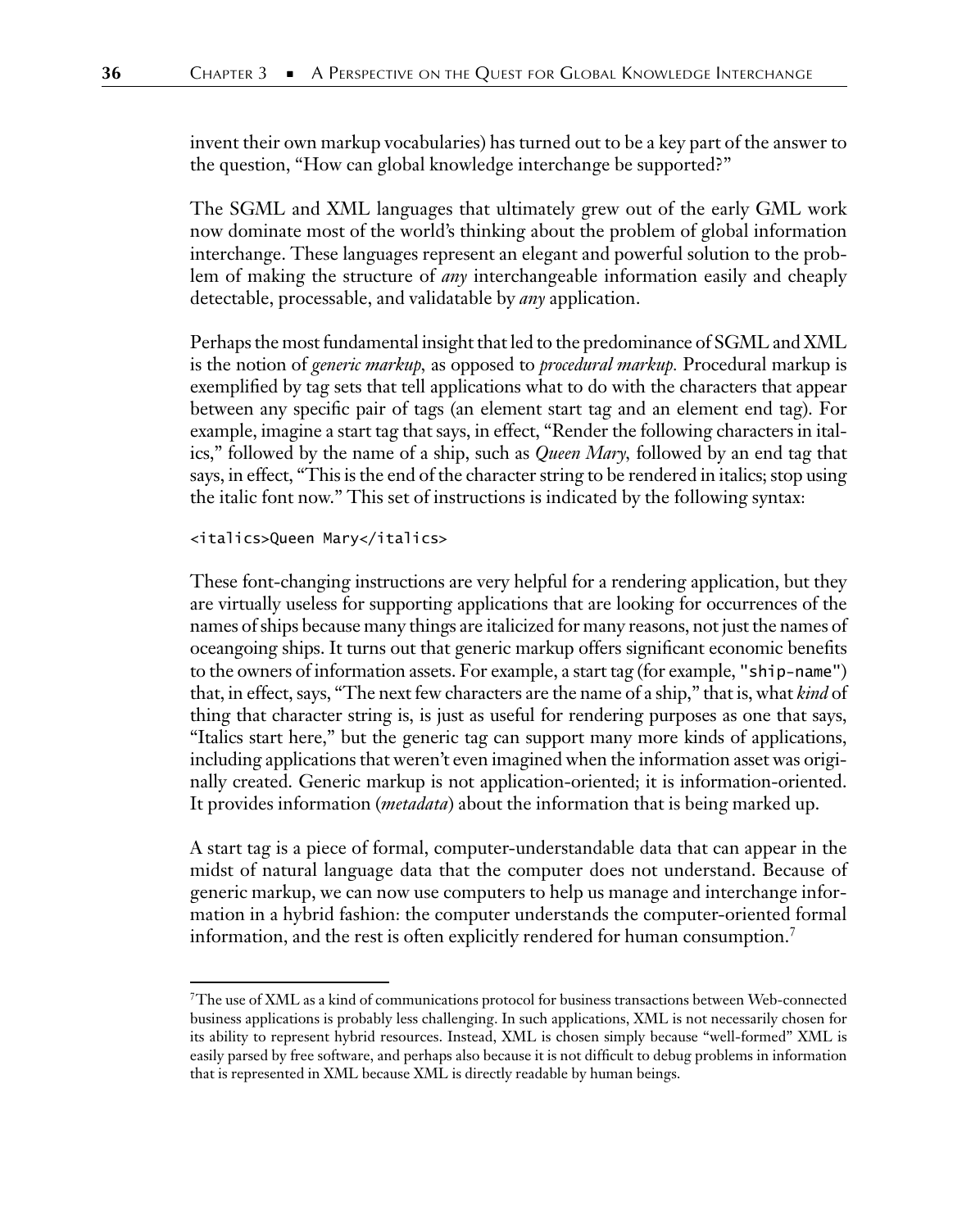But problems remain.

- $\blacksquare$  How, for example, are computers supposed to understand what the tags mean? The "ship-name" tag, by itself, could easily be misunderstood as indicating the beginning of the name of the recipient of some sort of shipment of merchandise, for example. Let's forget about computers for a moment and consider human beings instead. No matter which natural language you choose, most of the people on this planet can't read it. Even those who can read English may use a local dialect that may cause them to be misled as to the significance of a tag name. In general, how are human beings supposed to understand that this particular tag's intended purpose is limited to marking up the names of oceangoing ships? It is difficult to see how the dream of global knowledge interchange can be realized in the absence of a rigorous way to provide metadata about any kind of metadata, including markup.
- $\blacksquare$  What about information that isn't marked up very well (or at all) to begin with?
- $\blacksquare$  What about information whose structure is arguable or ambiguous? It can only be marked up one way at a time, unless you're willing to maintain two versions of the same source information—a strategy that can often be more than twice as expensive as maintaining a single source.
- $\blacksquare$  What if you need to regard information as having a structure that is different from the structure its markup thrusts upon you, and you don't have the right or ability to change it, copy it, or reformat it?

As you can see, generic markup is only part of the answer to the problem of supporting global knowledge interchange. Much of the rest of the answer has to do with other kinds of metadata—kinds of metadata that are not internal to the information assets but are information assets in their own right. Although they are strikingly and subtly different from other kinds of metadata, topic maps are, among other things, just one of many kinds of such external metadata information assets.

### **A Brief History of the Topic Maps Paradigm**

The work on topic maps began in 1991 when the Davenport Group was founded by UNIX system vendors (and others, including the publisher O'Reilly & Associates). The vendors were under customer pressure to improve consistency in their printed documentation. There was concern about the inconsistent use of terms in the documentation of systems and in published books on the same subjects. System vendors wished to include O'Reilly's independently created documentation on X-Windows, under license, seamlessly in their system manuals. One major problem was how to provide master indexes for independently maintained, constantly changing technical documentation aggregated into system manual sets by the vendors of such systems.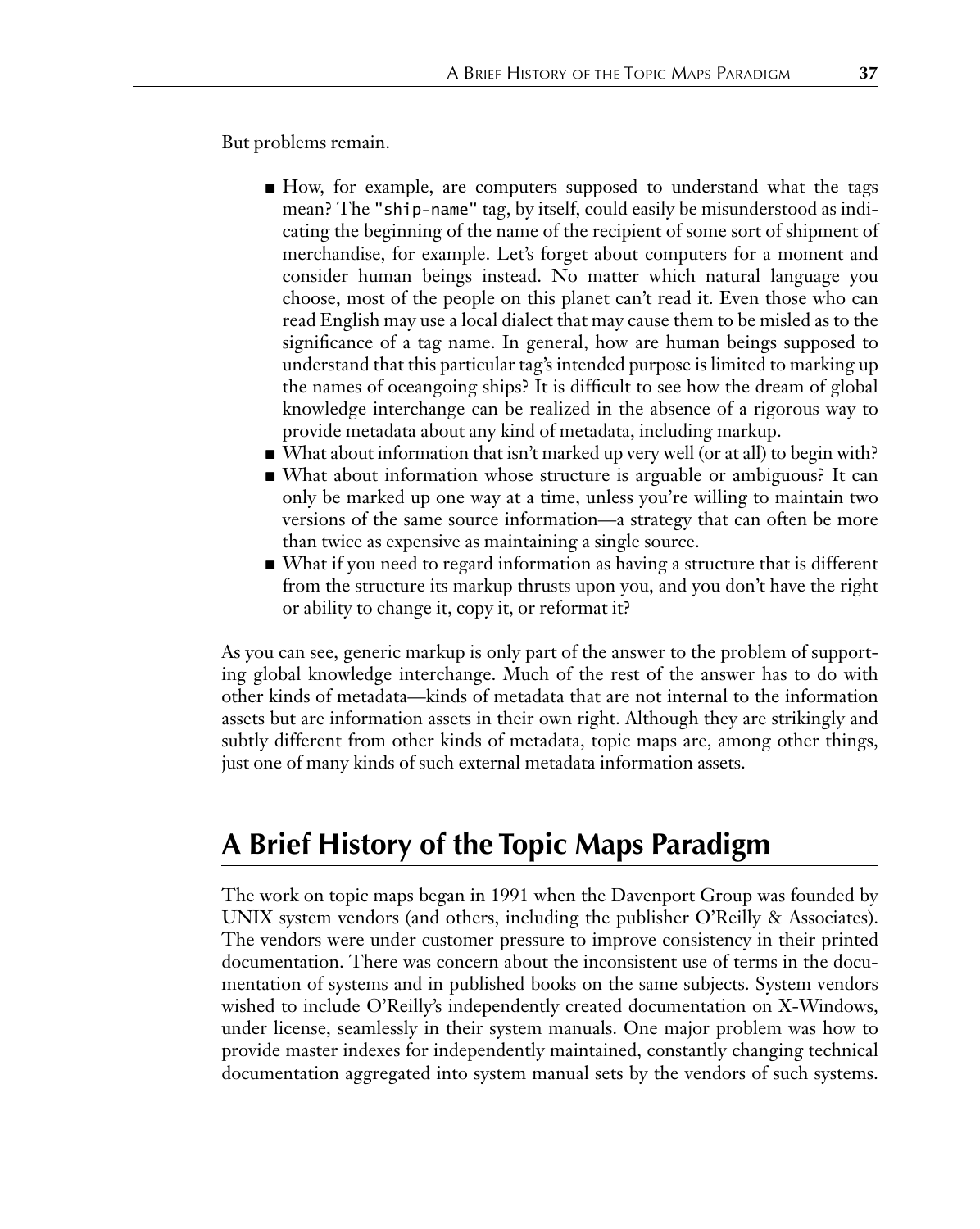The first attempt at a solution to the problem was humorously called SOFABED (Standard Open Formal Architecture for Browsable Electronic Documents).

The problem of providing living master indexes was so fascinating that, in 1993, a new group was created, the Conventions for the Application of HyTime (CApH) group, which would apply the sophisticated hypertext facilities of the ISO 10744 HyTime standard. HyTime had been published in 1992 to provide SGML with multimedia and hyperlinking features. The CApH activity was hosted by the Graphic Communications Association Research Institute (GCARI, now called IDEAlliance). After an extensive review of the possibilities offered by extended hyperlink navigation, the CApH group elaborated the SOFABED model as topic maps. By 1995, the model was mature enough to be accepted by the ISO/JTC1/SC18/WG8 working group as a "new work item"—a basis for a new international standard. The topic maps specification was ultimately published as ISO/IEC 13250:2000.8

During the initial phase, the ISO/IEC 13250 model consisted of two constructs: (1) topics and (2) relationships between topics (later to be called *associations*). As the project developed, the need for a supplementary construct, one able to handle filtering based on domain, language, security, and version, emerged; as a result, a mechanism for filtering was added, called *facet.* This approach was soon replaced by a more powerful and elegant vision based on the notion of *scoping.* The notion of scope in topic maps is one of the key distinguishing features of the topic maps paradigm; scope makes it possible for topic maps to incorporate diverse world views, diverse languages, and diversity in general, without loss of usefulness to specific users in specific contexts and with no danger of irreducible "infoglut."

As an aside,<sup>9</sup> note that the scope and subject identity point aspects of the topic maps paradigm were first developed and articulated by Peter J. Newcomb and Victoria T. Newcomb during a 1997 breakfast conversation at the Whataburger restaurant in Plano, Texas. In our family, we still sometimes call those aspects the Whataburger model, although the Whataburger interchange syntax has not survived. The XTM conceptual model accurately reflects the Whataburger model, however; it has stood the test of time. It's interesting to note how the syntax of topic maps has evolved since Whataburger. The syntax that minimally and accurately reflected the Whataburger model turned out to be inexplicable to most people; it was a marketing fiasco. Michel Biezunski, who for many reasons is the primary hero of the story of topic maps, is not coincidentally also the origin of what I call Biezunski's Principle. Simply put, Biezunski's Principle is: *There is no point in creating a standard that nobody can understand.*

<sup>8</sup>For more information, see *http://www.y12.doe.gov/sgml/sc34/document/0129.pdf.*

<sup>&</sup>lt;sup>9</sup>One far too verbose for a simple footnote!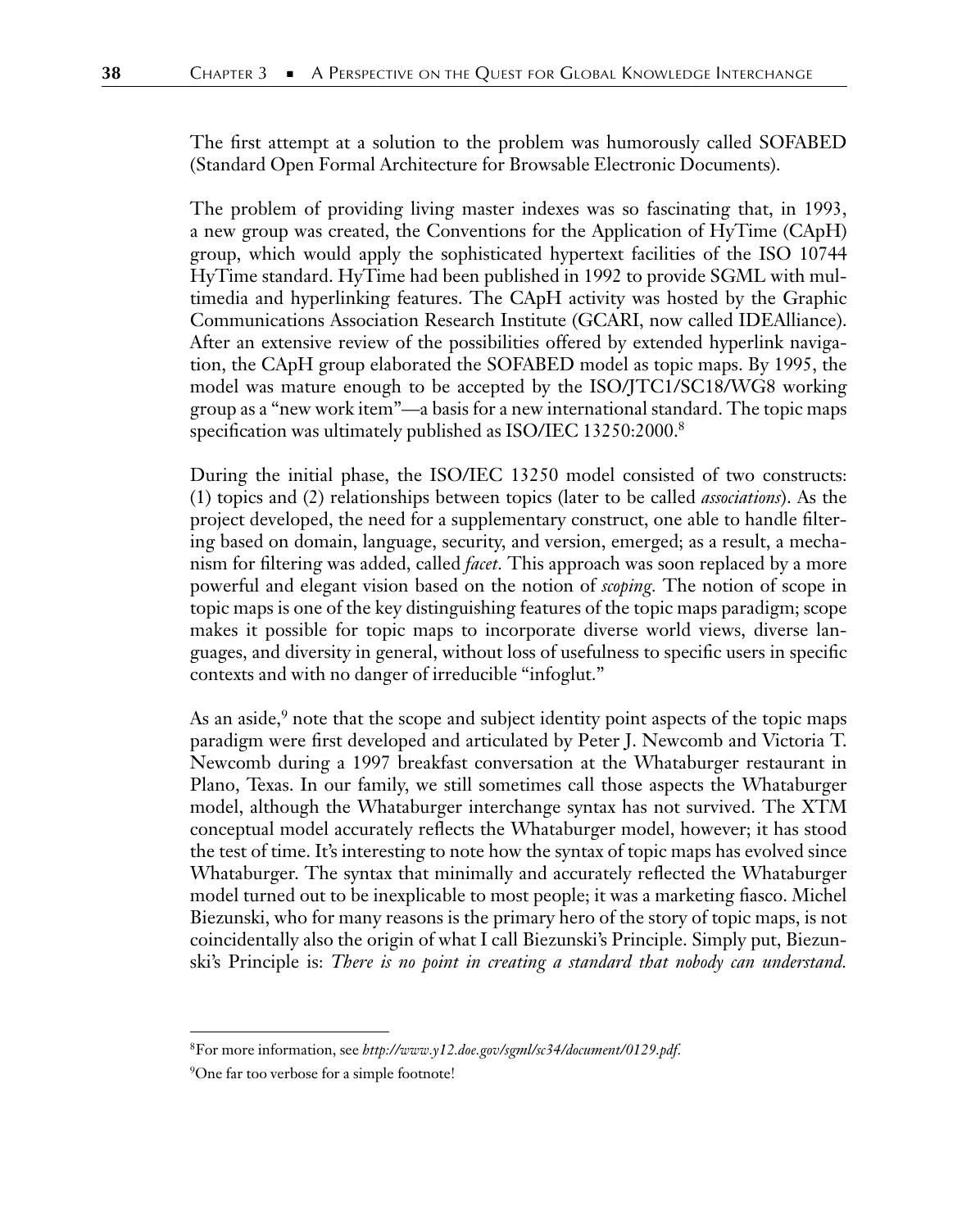(Another way he sometimes puts it is, "I'm not interested in convincing anyone that we are smarter than they are.") The whole idea of having a syntactic element type that corresponds to the notion of a topic is, in strictly technical terms, totally unnecessary baggage that actually obscures the deeper and beautifully simple structures that topic maps embody. Even so, the <topic> element type is the foundation of the syntax of topic maps, both in the ISO standard and in the XTM specification. This is because people intuitively and quickly grasp the notion of <topic> elements, and the whole idea that a topic can be represented syntactically as a kind of hyperlink is an inherently exciting one. For me, the popularity of the <topic> element type and the marketing success that the topic maps paradigm now represents are convincing demonstrations of the power of Biezunski's Principle. (I think Biezunski's Principle owes much to the work of Tim Berners-Lee and others, whose design for the World Wide Web succeeded in opening a whole frontier of human interaction and endeavor, where other designs, including more intellectually elegant and powerful ones, had failed to get serious global traction. But that's another story.)

The ISO 13250 standard was finalized in 1999 and published in January 2000. The syntax of ISO topic maps is at the same time very open and rigorously constrained, by virtue of the fact that the syntax is expressed as a set of *architectural forms.*<sup>10</sup> (Architectural forms are structured element templates; this templating facility is the subject of ISO/IEC 10744:1997 Annex A.3.11) Applications of ISO 13250 can freely subclass the element types provided by the element type definitions in the standard syntax, and they can freely rename the element type names, attribute names, and so on. Thus, ISO 13250 meets the requirements of publishers and other high-power users for the management of their source codes for finding information assets.

However, the advent of XML and XML's acceptance as the Web's *lingua franca* for communication between document-driven and database-driven information systems created a need for a less flexible, less daunting syntax for Web-centric applications and users. This goal, which was achieved without losing any of the expressive or federating power that the topic maps paradigm provides to topic map authors and users, is the purpose of the XTM (XML topic maps) specification.

The XTM initiative began as soon as the ISO 13250 topic maps specification was published. An independent organization called TopicMaps.Org,<sup>12</sup> hosted by IDEAlliance, was founded for the purpose of creating and publishing an XTM 1.0 specification as quickly as possible. In less than one year, TopicMaps.Org was chartered and

<sup>10</sup>Enabling technology for XML and SGML architectural forms is freely available at *http://www. hytime.org/SPt.*

<sup>11</sup>You can access the text of this annex at *http://www.ornl.gov/sgml/wg8/document/n1920/html/clause-A.3.html.* 12See the organization's Web site at *http://www.topicmaps.org.*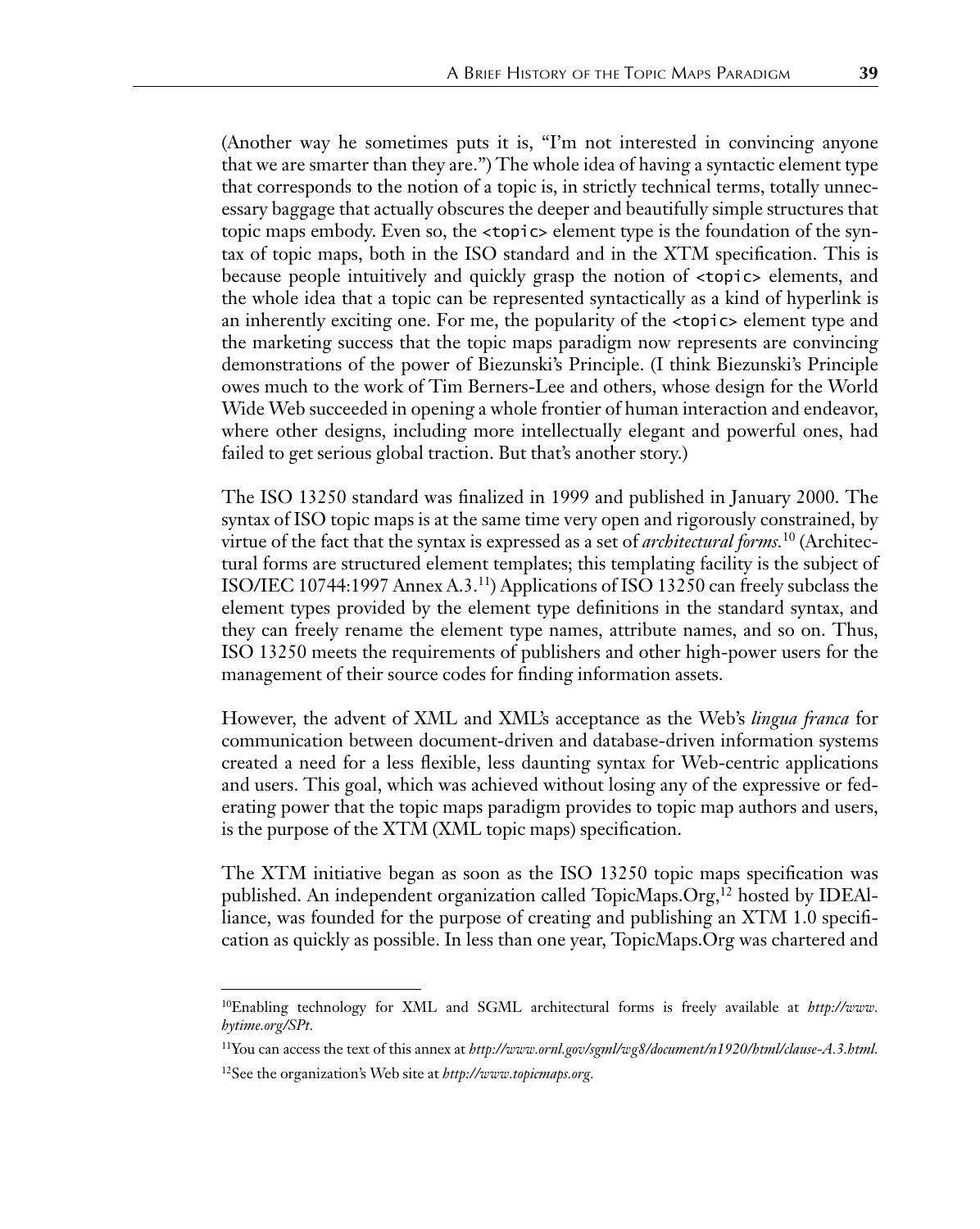the core of the XTM 1.0 specification was delivered at the XML 2000 conference in Washington, DC, on December 4, 2000, with the final version of XTM 1.0 delivered on March 2, 2001.

Michel Biezunski (of InfoLoom) and I (of Coolheads Consulting) were the founding cochairs of TopicMaps.Org and coeditors of the Core Deliverables portion of the XTM specification as well as of the remaining portions of the Authoring Group Review version of the specification. In January 2001, Graham Moore (of Empolis) and Steve Pepper (of Ontopia) became the new coeditors, and Eric Freese (of ISO-GEN/DataChannel) became the chair of TopicMaps.Org. More recent events in the history of XTM and TopicMaps.Org are discussed in Chapter 4.

### **Data and Metadata: The Resource-Centric View**

Metadata is not only "about data"—it is also always data, itself. One person's data is another person's metadata. There is, in general, no difference between data and metadata; it's all a matter of perspective.

It is normal to think of metadata as being somehow "in orbit" around the data about which the metadata provides information. The existence of a *metadata* Web site that provides information about *data* Web sites affects global knowledge interchange in two ways.

- 1. When users are at the metadata Web site, their attention can be directed at one or more data Web sites, and users can know the reasons why.
- 2. When users are at the data Web site, they may derive more useful information if they also know about the availability of the metadata Web site and its reasons for expressing metadata about that data.

The idea that metadata can be externally and arbitrarily associated with data is a powerful one, but, by itself, this attractive and simple idea leads nowhere. When a single data Web site is associated with (that is, pointed at by) millions of metadata Web sites, the result can easily be "infoglut"—such a tidal wave of information that, as a practical matter, its overall utility is zero. There needs to be a way to use computers to determine the relevance of all this information to the user's specific situation and to show the relevant information while hiding the rest.

It is ironic that the recent huge improvement that information technology has brought to the accessibility of information—such as providing instant hyperlink traversal to any Web site, anywhere in the world—has itself made more and more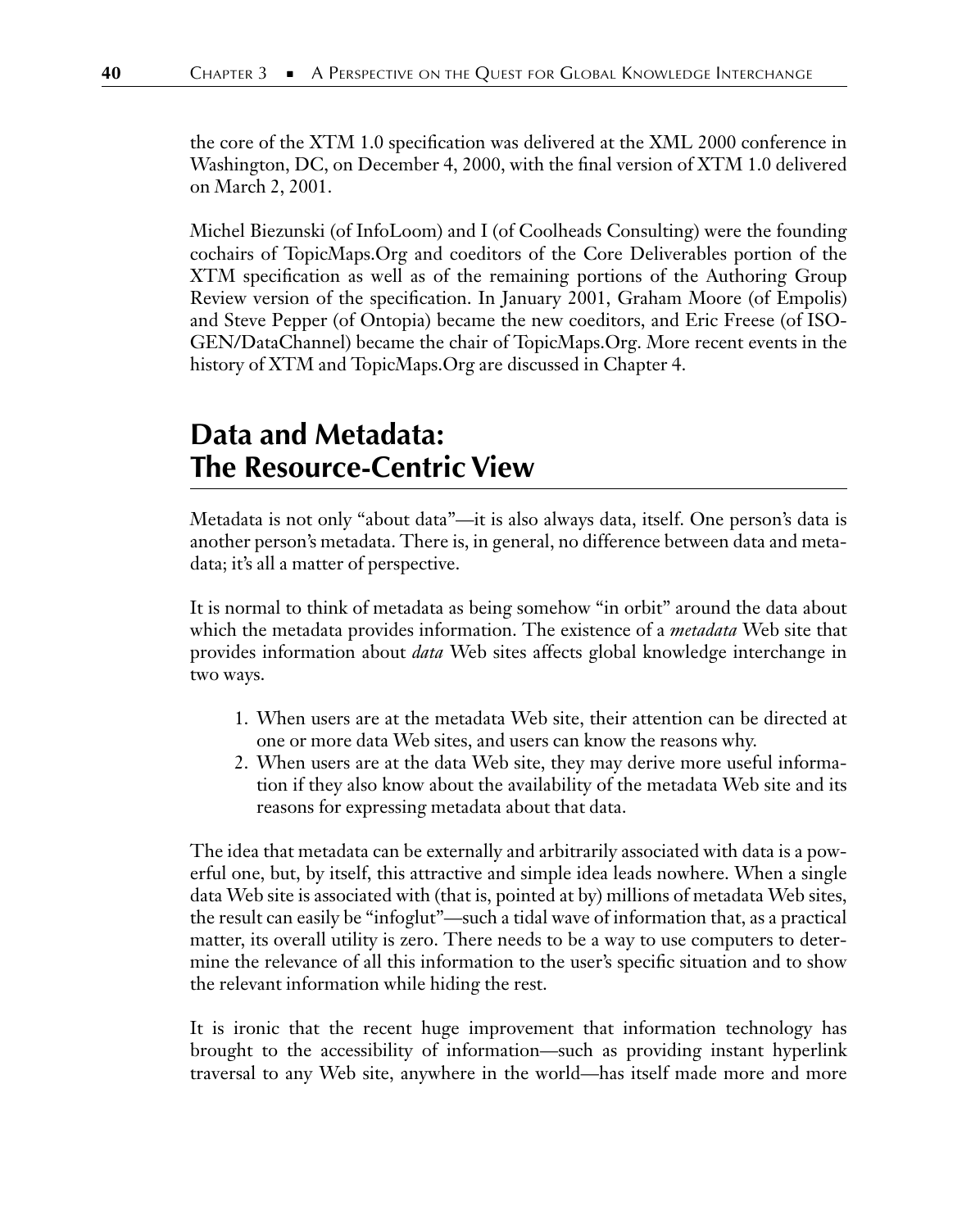information *inaccessible* due to the sheer quantity of it. The dream of global knowledge interchange recedes, even as it becomes real. Our power to filter out unwanted information must keep pace with the quantity of unwanted information. It's a race that we currently appear to be losing.

Although it may sound strange, it is imperative that we develop technical, economic, and business models that will allow businesses to make money by *hiding* information—by providing information that can be used to hide other information. It's also imperative that these models absolutely support and cherish diversity. This is because particular information filtration problems may, as a purely practical matter, require hiding information that emanates from a variety of sources and that reflects a variety of worldviews. These diverse sources may not even know about each other, much less deliberately design their products in such a way as to make them "federable" (that is, usable in concert) with one another. This is what the topic maps paradigm is all about: making diverse metadata sources more or less automatically federable.

One of the things that a metadata Web site may usefully provide is information as to which other Web sites have information on specific topics. Such metadata Web sites are often (and misleadingly) called search engines. But search engines do not usually provide topically organized information. Yahoo! is one notable exception, but it works only for a small number of topics and only in ways that are consistent with Yahoo!'s singular and necessarily self-serving view of the wide world of information. Instead, unlike Yahoo!'s topically oriented features, most search engines merely provide information about which other Web sites provide information that contains certain strings of characters. A user interested in information on a particular topic must be clever enough and lucky enough to be able to sneak up on relevant information on the basis of strings that he or she hopes will be found in such information—and not found in too much other information. The user must guess the language of the desired Web sites' information well enough to imagine which strings are relevant.

When a user attempts to find information, the user usually has a particular topic in mind about which he or she wishes to know more. The user is not interested in Web sites or specific information resources, except insofar as they offer information that is specifically relevant to that topic. The first order of business, then, really should be to allow the user and the computer to agree about exactly what topic the user wants to research. Once the computer has established the exact topic, the computer's task should be to hide all the information about the topic that, for one reason or another, the user should not be bothered with and to render only the remaining information. This kind of user interaction with the Web is supportable if topic maps are widely used because the topic maps paradigm explicitly permits and supports business models based on the development and exploitation of lists of topics that have names and occurrences in multiple languages for use in multiple contexts and that can themselves be found on the basis of their relationships with many other findable topics.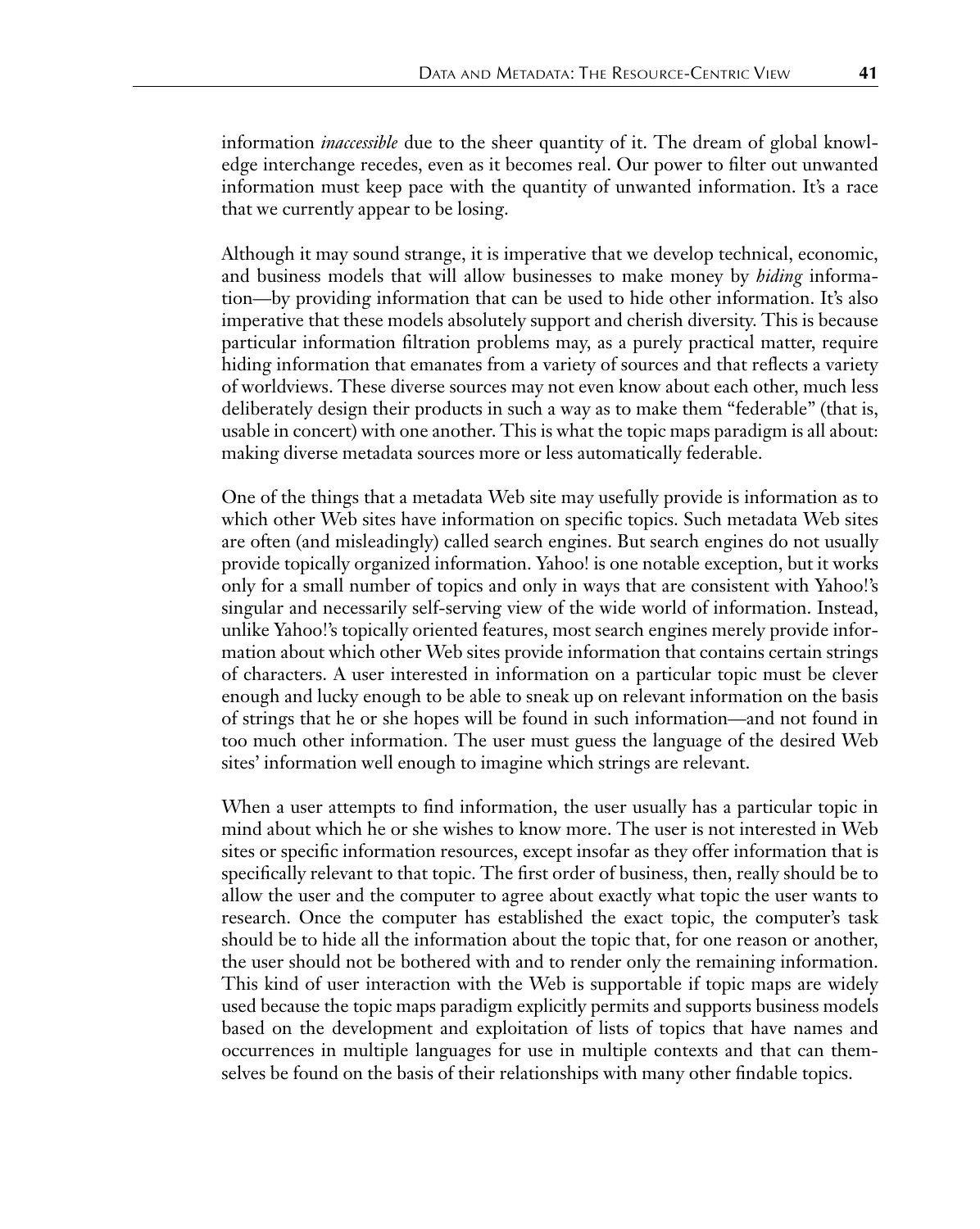Still, there is an unbounded number of topics, there is an awful lot of information out there, and the sheer quantity is growing at a phenomenal rate. Many individual pieces of information can often be regarded as being relevant to many different topics simultaneously. Nobody will ever categorize everything, but many people will categorize some of it many times over, often in different and even conflicting ways.<sup>13</sup> The topic maps paradigm explicitly permits and supports business models that are based on the development and exploitation of categorizations of information resources. Every category can be represented as a topic. Similarly, every system of categorization can also be represented as a topic. In fact, there is nothing that can't be represented as a topic. The exploitation of preexisting categorizations is not only the key to hiding unwanted information; it's also the key to finding it in the first place, unless it happens to contain some string that you are lucky enough to guess and that doesn't also appear in more than a few other resources.

#### **Metametadata, Metametametadata . . .**

One way to federate metadata is to create metadata about the metadata. Then, of course, we may need to federate that metametadata with other metametadata, using metametametadata. The absurdity of this approach is obvious: there is little opportunity for benefit to be realized from standardization in a model that requires infinitely recursive metalevels. There must be a better way. And there is: the topic maps paradigm moves in the other direction by recognizing the existence of a single, implicit, *underlying* layer. It's the same underlying universe that is known in philosophical circles as *Platonic forms*<sup>14</sup> (so named for Plato, the ancient Greek philosopher mentioned earlier).

### **Subjects and Data: The Subject-Centric View**

The notion of "shoe-ness" has already been mentioned as a notion that is eternal but ineffable, while any given shoe is ephemeral but concrete. As Plato might have pointed out, only our minds can sense shoe-ness, and only directly; we cannot sense shoe-ness with any of our five physical senses, even though we can certainly sense a given shoe in a variety of ways. We can be aware of shoe-ness—even the shoe-ness of

<sup>13</sup>Aristotle, who extended and applied Plato's ideas, proposed a very famous and influential system of categorization. Aristotle did not have to face the current situation in which many diverse, evolving, and useful worldviews—systems of categorization—must be allowed and encouraged to participate fully in a global civilization.

<sup>14</sup>The term Platonic form escapes simple description. A good Web page on the topic is *http://www. soci.niu.edu/~phildept/Dye/forms.html.*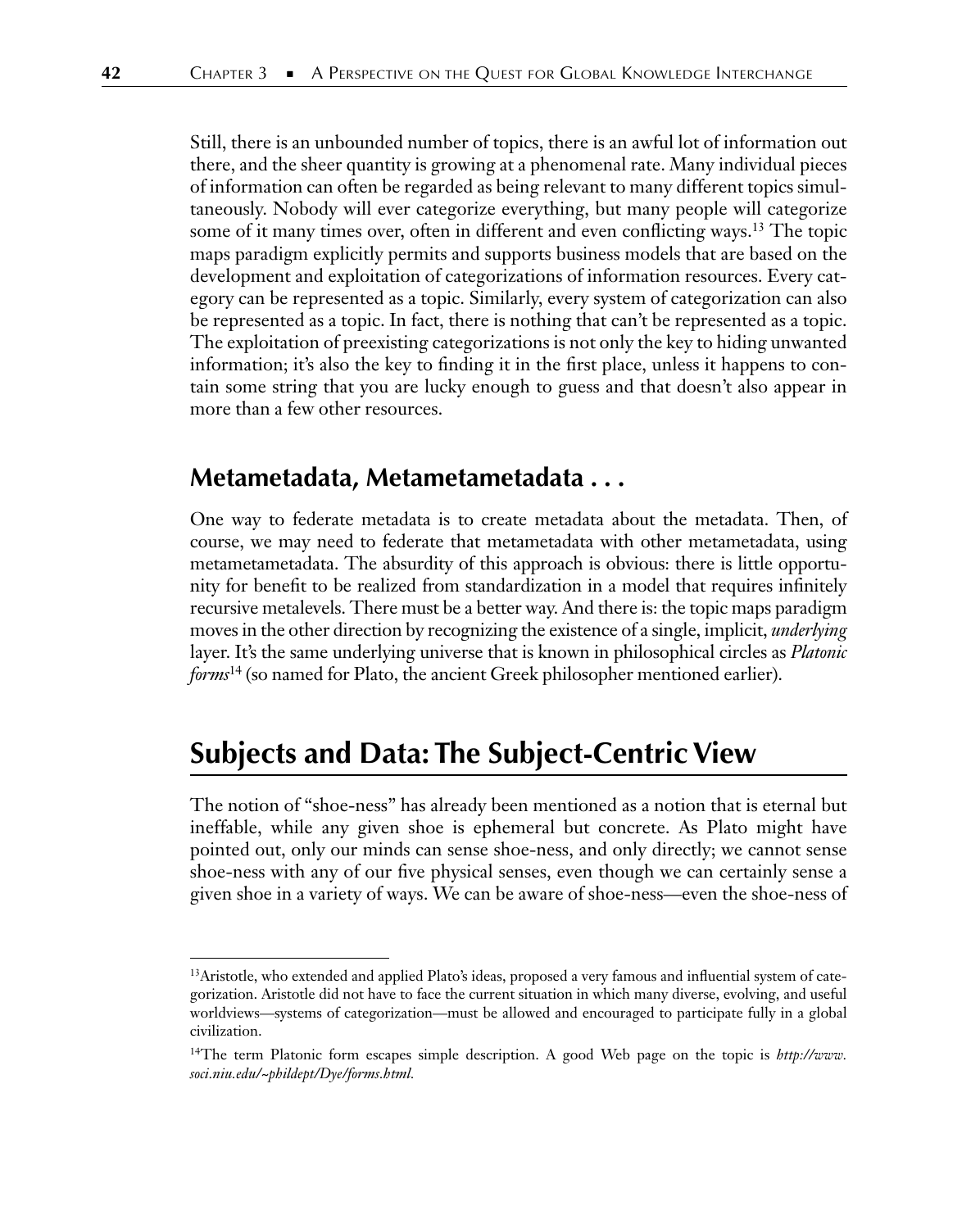a particular shoe— only with our minds. For Plato, shoe-ness exists in a plane of existence that is somehow more exalted, perhaps because it is more permanent than anything our five senses can sense. Plato's idea that there is a plane of existence that is accessible only by our minds is exploited by the topic maps paradigm in order to make data resources federable without endless layers of metadata upon metadata.

The topic maps paradigm recognizes that everything and anything can be a subject of conversation, and that every subject of conversation can be a hub around which data resources can orbit. Unlike the resource-centric view in which metadata orbits data resources, in the subject-centric view, data orbits subjects. If the subject itself happens to be a data resource, the orbiting data can, of course, be called metadata. But one of the essential lessons of the topic maps paradigm is that *all* data is *data about subjects,* but only some subjects are themselves data; most subjects are not information resources. When the problem of global knowledge interchange is approached with this subject-centric attitude, the solution becomes much simpler and easier. Indeed, for many people, and particularly for the people who have used it the most, the topic maps paradigm passes the most convincing test of all: the solution, once finally found, is obvious.

There is one problem: computers cannot access subjects unless those subjects happen to be information resources themselves. A computer cannot access the Statue of Liberty, for example, or love, or hot chocolate, or shoe-ness. There is no computerprocessable pointer to any of these things. As a practical matter, there is no humanprocessable pointer to these things either—people can't wave their hands and produce these things out of thin air. However, people have another gift that makes it unnecessary to produce concrete things in order to discuss them: the ability to communicate symbolically, to understand each other on the basis of symbols. It's an everyday miracle that I can say to you the words, "Statue of Liberty," and you will immediately know I'm talking about a certain large greenish statue of a woman, created by Gustav Eiffel, that is situated on Liberty Island in New York Harbor, with a somewhat smaller prototype located in Paris, France. There is very little chance that you will misunderstand me (although it's possible that I could be referring to a certain unconventional pattern of play in American football).

If you've followed this discussion so far, you're ready to understand some imagery that was pivotal in the development of the topic maps paradigm. Imagine a chasm with two high cliffs, one on the left side of the chasm and one on the right. There is no physical bridge across the chasm. On the left-hand cliff is the universe of symbols and expressions. All written, pictorial, and other symbolic expressions exist on the left-hand cliff. On the right-hand cliff is the world of subjects of conversation. (The conversations themselves, since they are in the universe of symbolic expressions, are found only on the left-hand cliff.) On the right-hand cliff we find love, the Statue of Liberty, shoe-ness, the smell of hot chocolate, Minnie Mouse's high-heeled shoes, and every other thing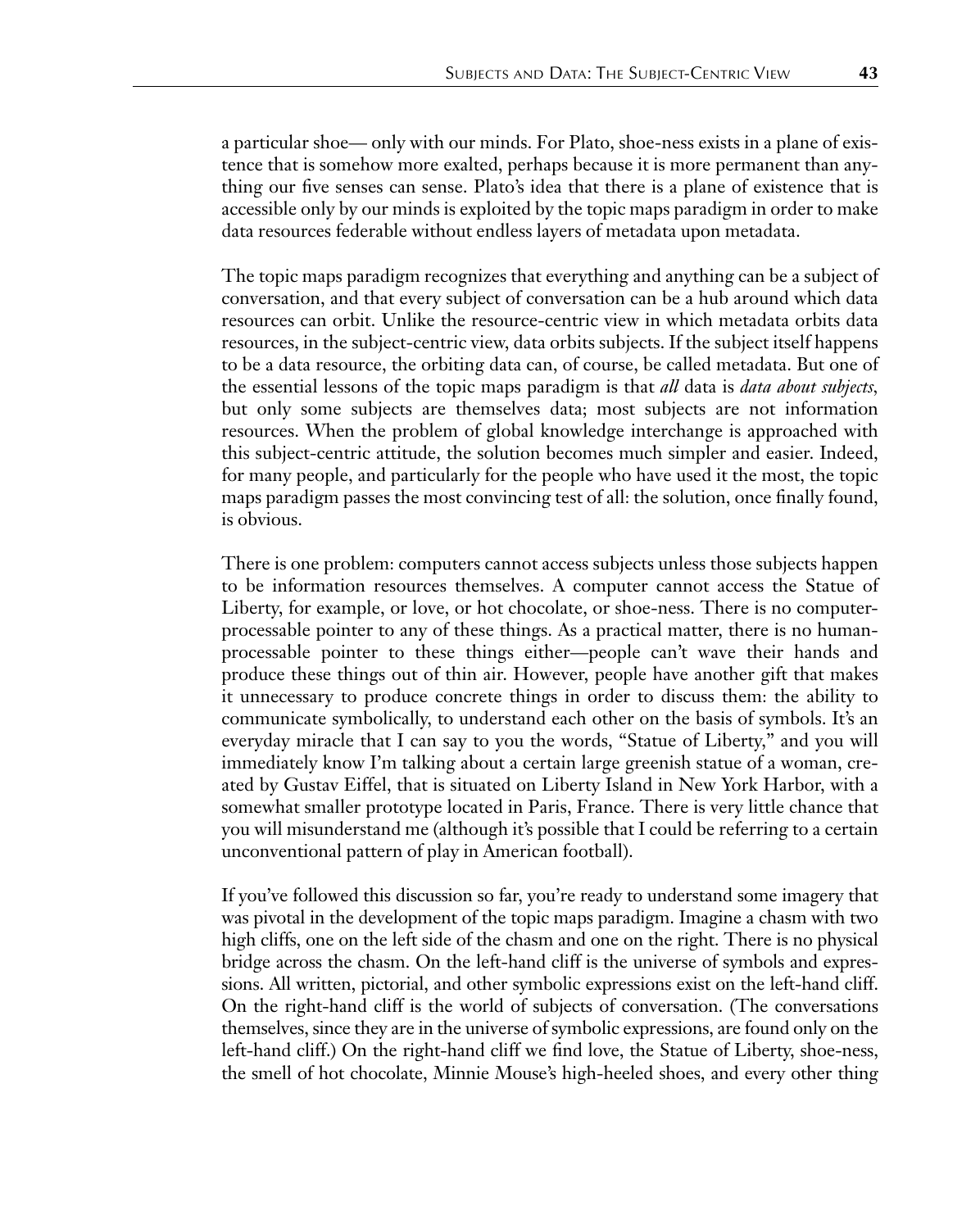that is or can ever be symbolized by the expressions found on the left-hand cliff: every actual and possible topic of conversation, without exception.

The first thing to realize about this imagery is that, while there is no bridge across the chasm, crossing it is the everyday miracle that our brains accomplish whenever we successfully understand any symbolic expression. We sense certain symbols, and somehow we intuit the corresponding thing on the right-hand cliff. Human intuition (the human brain, if you like) is the only transportation facility that can cross the chasm. This means that it must be true that it's possible for symbols to represent reality or, at least, that we constantly *assume* that symbols represent reality. (As engineers, we are compelled to admit that the fact that everybody assumes that it's true is good enough to get the job done.) As in the case of monetary information, for example, the validity of that assumption is what the high priests at the Federal Reserve Bank are supposed to ensure. Actually, civilization itself rests entirely on the unprovable assumption that information has some bearing on reality, so maybe we can afford to take a chance on it.

The second thing to realize about this imagery is that all data and all metadata are entirely on the left-hand cliff. The left-hand cliff has some reality, too, because information (expressions) do indeed exist. Wondrous to say, there is no "missing bridge to reality" problem on the left-hand cliff. When a subject happens to be an information resource, even an inanimate computing device can take us where we want to go by understanding and executing the symbols (Web addresses, for example) that uniquely identify that information resource. Indeed, history seems to show that the ease of accessing such addressable subjects—information resources—has in fact seduced us into thinking that only resources—symbolic expressions that can be addressed by computers—can be the hubs around which data can be organized.

And here is where the topic maps paradigm performs a bit of chicanery. Computers can't directly address the Statue of Liberty, for example, but they can address information about the Statue of Liberty. More to the point, they can address an information resource that serves as a surrogate for the Statue of Liberty. Since we're stuck with the limitations of computers (and the underlying limitations of symbolic expressions), the key is to allow anyone and everyone to establish conventions for such surrogates, according to their own needs and convenience, whereby arbitrary subjects can be uniquely represented by specific addressable information resources. The topic maps paradigm accomplishes this trick by taking the position that a certain specific kind of reference to an information resource must be interpreted not as a reference to that resource but rather as a reference to whatever subject of conversation is indicated by that information resource, when that information resource is perceived and understood by a properly qualified human being. In some sense, then, the topic maps paradigm lets the computer take a virtual journey across the chasm by riding on human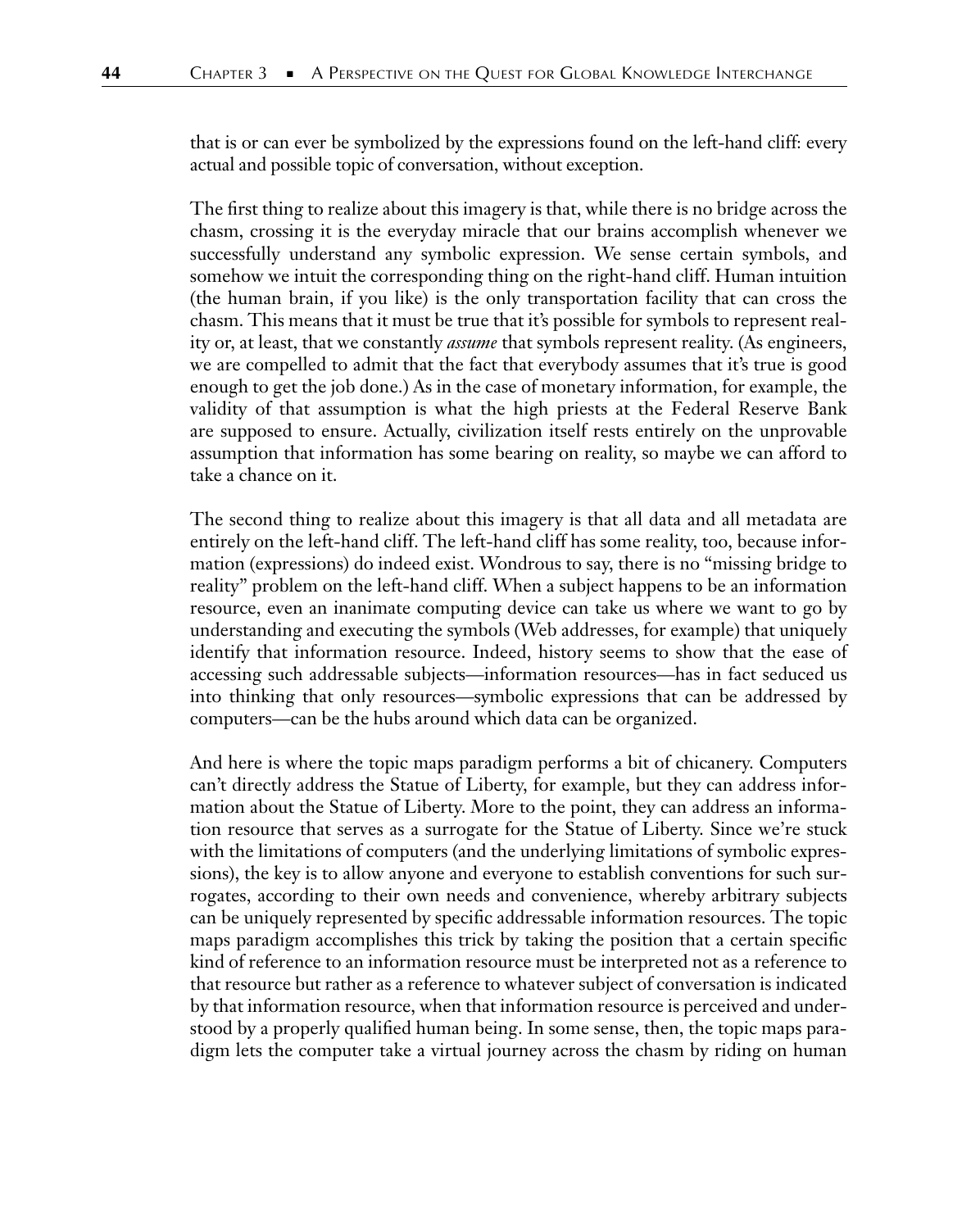perception and intuition.15 The referenced resource becomes more than a resource: it becomes a symbolic surrogate, on the left-hand cliff, for something on the right-hand cliff, on the other side of the chasm, where only human intuition can reach.

# **Understanding Sophisticated Markup Vocabularies**

If you want to understand the topic maps paradigm, you must understand something about markup vocabularies in general that is not yet widely understood: the structure of an interchangeable resource is not necessarily the same as the structure of the information that is being conveyed.

Back in 1986, SGML had just been adopted by the community of nations as the oneand-only markup language for everything and everybody. But Charles Goldfarb, its inventor and guardian, knew that much work remained to be done. He saw that many kinds of multimedia information and many business niches for such information would continue to be invented indefinitely. One of the things he wanted to do was to show that SGML could be used to encode multidimensional synchronizing information: to impose simultaneous, arbitrary temporal structures on arbitrary collections of information objects and their components.

Accordingly (and not coincidentally in order to have some fun), Dr. Goldfarb turned his attention to the problem of representing music abstractly.16 Musical works are inherently multidimensional; to begin with, musical harmony is the result of multiple simultaneous melodies. Since an interchangeable document is necessarily a one-dimensional

<sup>&</sup>lt;sup>15</sup>In a way, it's not very different from the insertion of formal, computer-processable tags into natural language data that the computer cannot understand. In the end, the utility of marked-up natural language information (and the utility of subject-indicating referenced information) is available only to human minds, but, because of the formality of the markup and the formality of the expression of reference to subjectindicating information, computers can be used to vastly enhance the productivity of the human minds to which the information is being made available.

<sup>&</sup>lt;sup>16</sup>Dr. Goldfarb and I first met in July 1986 at the first meeting of the ANSI X3V1.8M committee, which he chaired. The mission of ANSI X3V1.8M was to create a Standard Music Description Language standard. We have been colleagues in the development of ANSI and ISO standards ever since, and we have both invested much of ourselves in our brainchildren. Ultimately, the music standard metamorphosed into the ultra-generalized ISO HyTime standard (ISO/IEC 10744:1997; see *http://www.ornl.gov/sgml/wg8/document/ n1920*), and the music standard became an application of HyTime. HyTime is a holistic solution to the question of how to create metadata assets that impose all kinds and combinations of arbitrary alternative structures on arbitrary sets of arbitrary information resources.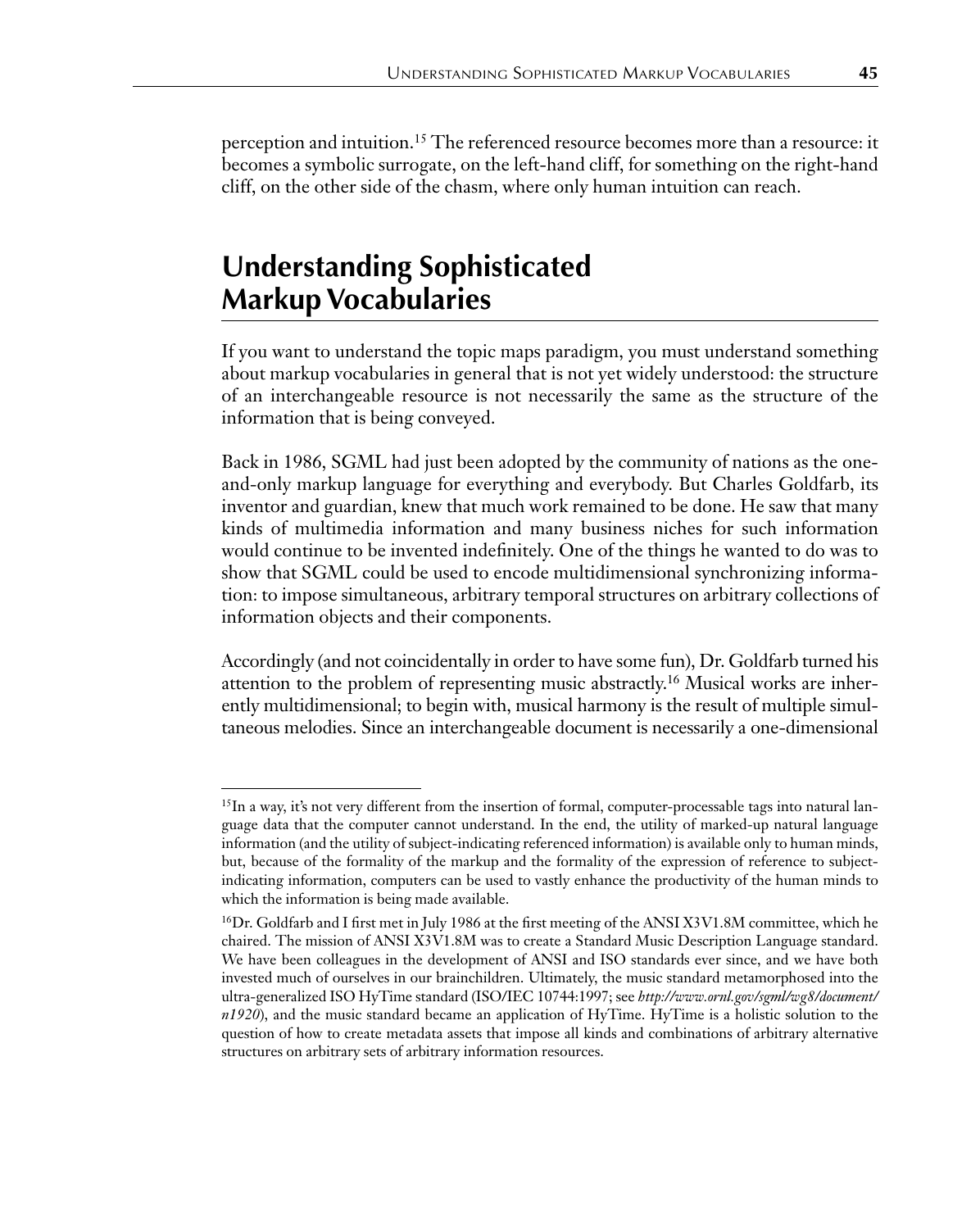sequence of characters, the question immediately arises, in the case of a musical document, as to whether the concurrent melodies (or instrumental and/or vocal parts) should be expressed separately or whether all the notes that are supposed to sound synchronously in all of the concurrent melodies should appear adjacent to one another in the interchange file. Either way, the structure of the interchange syntax will be inconvenient for at least some applications. Either way, at least some of the basic structure of the information will be obscured by the interchange syntax. Therefore, for the sake of reliable information interchange, there must be a separate and distinct model of the information that is being conveyed by the music language, in addition to the syntactic model that governs the structure of that information while it is represented as an interchangeable document.

There are many kinds of information whose structure, like the structure of music information, must respond to one set of requirements when the information is being interchanged and to another, often contradictory set of requirements when the information is in ready-to-use form. Many decision makers are not yet ready to hear this message, for a variety of reasons.

Historically, the overwhelming majority of markup applications have been basically batch-typesetting jobs, which start at the beginning of the document and process each data segment in more or less the same sequence in which it appears in the document. The rendering of HTML documents by Web browsers is one example. The use of the word *document* to denote a class of information objects appears to have the connotation that all such information objects are intended to be rendered and used in the same order in which they are interchanged.

Currently, significant investments in the marketing of XML technology are directed at business-oriented information technology professionals. Such professionals are urged to regard XML as an opportunity to represent relational databases as interchangeable documents. All such documents, regardless of their schemas, are parsable by a single standard parsing technology, without reconfiguration. It's obvious that a relational table is exportable and importable as a sequence of named or numbered rows, each of which is itself a sequence of named or numbered fields.

The Document Object Model (DOM)<sup>17</sup> recommended by the World Wide Web Consortium (W3C) provides a convenient application programming interface (API) to the syntactic structure of information being interchanged in the form of XML documents. The DOM is extremely useful, but it has been oversold as the *ne plus ultra*

<sup>&</sup>lt;sup>17</sup>The W3C DOM is not an object model; it's an API to a "DOM tree" whose exact nature is still being specified by a W3C working group. The task of this working group is to produce an object model (or at least a set of constraints on the structure of a DOM tree) called the XML InfoSet.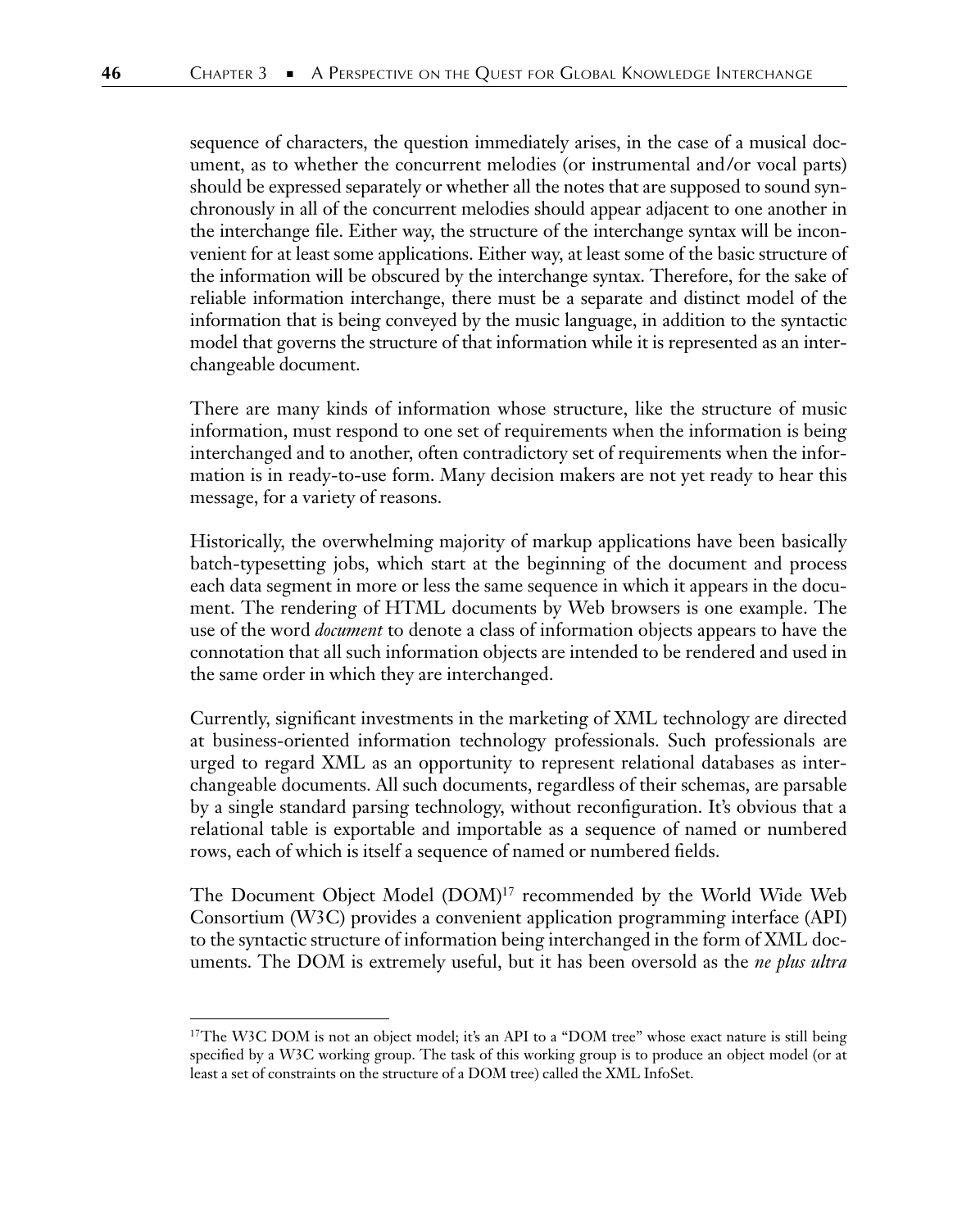API to interchangeable information. The DOM does provide applications with random access to every part of an interchangeable document, so it makes many applications much easier to develop than they otherwise would be. However, the DOM cannot provide direct access to the semantic components of what a document *means;* it can only provide direct access to the syntactic components of how a document is represented for interchange.

Fortunately for the widespread acceptance of XML technology, which is basically a tremendous step toward global knowledge interchange, there are many popular kinds of information whose interchange is required for many kinds of economic reasons, including virtually all of the billboards on the information highway, for which the interchange structure can quite usefully be the same as the structure of the API. The DOM is a great all-purpose API for all of these kinds of information.

Topic maps are another matter, however. As in the case of music information, the structure of topic map information is not the same as the structure of interchangeable documents.

- Topic map documents can point to other topic map documents, saying, in effect, "The referenced topic map must be merged with the current one before the current one can be understood as its author intends." If any single subject is represented by <topic> elements in both topic maps, the topic maps paradigm requires that the result of processing the two documents must be, among other things, exactly one resulting topic (represented in some application-internal form) that has the union of the characteristics (the names, occurrences, and participations in associations with other topics) of the two <topic> elements. Therefore, the *only* way to understand an interchangeable topic map document is to process it fully, performing such merging and redundancy-elimination tasks as the paradigm requires.
- $\blacksquare$  The element-containment structure of a topic map document, even in the absence of any requirement to merge it with another topic map document, bears no resemblance to the structure of the relationships between topics that are expressed by that document.

In other words, the API to topic map information is not, and can never be, the same as an interchangeable topic map that conveys that same information. From this interesting fact the question arises, "What is meant by an element type name, such as <topic>, in an interchange syntax like the interchange syntax of topic maps, in which there is no direct correspondence of the element structure to the structure of the information being interchanged?"

The answer is that the meaning of such a tag name is, like all other tag names, exactly what the designers of the interchange syntax intended it to mean. For example, for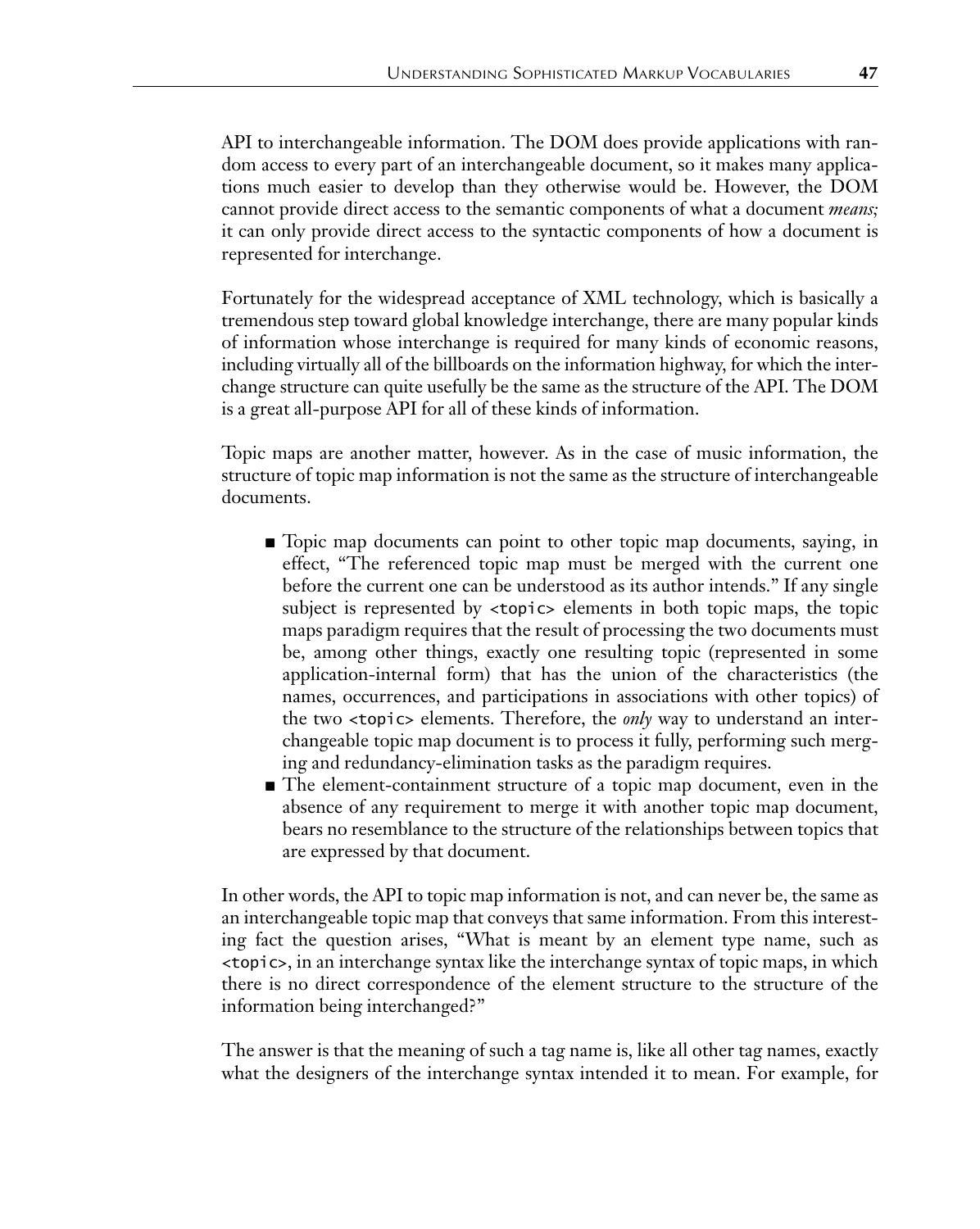every <topic> element, a conforming topic map application must have an applicationinternal representation of that topic (that is, a topic whose subject is the same as that of the <topic> element). If there is no such internally represented topic, the application must create one; if there is already such an internally represented topic, the application must add to it (union it with) all the information about that topic that is represented by the <topic> element. The meaning of the <topic> tag name is still quite clear and rigorous; the only difference is that the meaning has to do with the creation of an application-internal form of the interchanged information—a form with its own API that must be used by conforming applications.

# **The Topic Maps Attitude**

The topic maps paradigm is a step along the road to global knowledge interchange. It may well turn out to have been quite a significant step. Nonetheless, it is very obviously not the last step. If it successfully moves our species forward toward global knowledge interchange, the topic maps paradigm will owe much of its success to the fact that it is resolutely responsive to current technological, economic, and anthropological conditions, and just as resolutely responsive to certain philosophical values and attitudes. Some of these values came from the comparatively young traditions of the markup languages community.18 Other values are derived from much older traditions. What follows is a summary of the values and perspectives that I find most remarkable.

- $\blacksquare$  We must recognize that civilization is what makes it possible for us to have breakfast every morning, and civilization's increasing ability to develop and exploit information resources is generally correlated with the richness and quality of life available to each human individual living on our planet. Global knowledge interchange is important to every single living human being.
- We must cherish diversity by giving diverse worldviews the ability to be expressed and exploited alongside and in federated combination with all other worldviews. This includes respecting communities of interest, encouraging their formation, and not coincidentally causing them to provide themselves with usable interfaces for use by other communities of interest.
- We must understand that worldviews provide essential contexts for communication and that communication rests on our intuitive ability to cross the chasm between symbolic expressions and reality. We must work to provide

<sup>&</sup>lt;sup>18</sup>The vanguard of the markup languages community still meets annually at a very lively conference called Extreme Markup Languages, where a significant portion of the history of topic maps has occurred in plain public view. See *http://www.idealliance.org* for details of the next conference.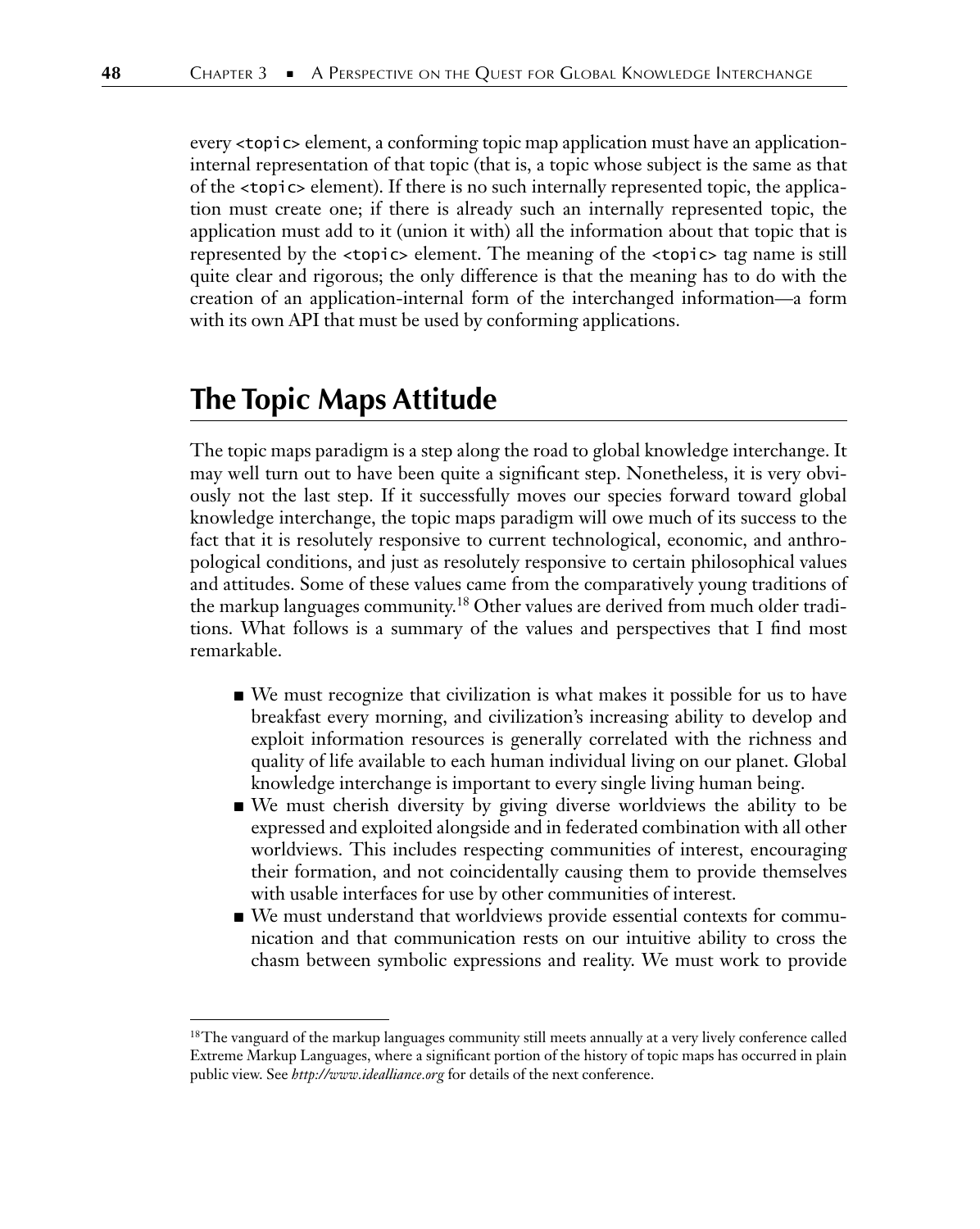computers with increasing sensitivity to (that is, apparent awareness of and ability to act upon) diverse human contexts.

- $\blacksquare$  We must accept partial solutions and partial expressions, demanding neither comprehensiveness nor perfection. There never will be any such thing as a "complete" topic map, or one true ontology suitable for all contexts, or a holy grail of "knowledge." A single human being or organization can accomplish something only within some limited scope. Providing a way for incomplete, imperfect utterances to contribute, in some useful way, to the ongoing intellectual life of the human species is essential.
- $\blacksquare$  We must understand and adapt to the fact that different subjects of conversation have different kinds of reality, for example, an information asset is real in one sense, the Statue of Liberty in another, shoe-ness in a third, and Minnie Mouse's high-heeled shoes in a fourth. At the same time, we must understand and exploit the fact that all subjects are, in some sense, the same, in that we humans seem to find them worthwhile to discuss.
- $\blacksquare$  We must provide a way for ordinary people to quickly and easily gain a superficial understanding of global knowledge interchange—a way that does not compromise a deeper level of abstract simplicity and power.
- $\blacksquare$  We must abandon "simplifying assumptions" that actually interfere with our ability to manage and maintain our increasingly complex civilization (for example, the resource-centric view of metadata and the idea that the interchange structure of information should always be the same as the structure of the information itself).
- $\blacksquare$  We must provide technology that is suitable as a foundation for business models that, in the aggregate, make many significant contributions to global knowledge interchange and the general availability of knowledge.
- $\blacksquare$  We must recognize infoglut as the single most formidable remaining enemy of global knowledge interchange in a world where the connectivity problem is already well on the way to being permanently solved.
- $\blacksquare$  We must recognize that subjects of conversation are the true axis points of information, even though they are not addressable by computers. Creating addressable information resources to represent nonaddressable subjects allows the addressable resources to be used as public "hooks," called *published subject indicators* (see Chapter 5), on which topic relationships, names, and relevant information can be "hung."
- $\blacksquare$  We must acknowledge that generic markup is the most natural and most economically conservative way to interchange and archive valuable information assets whose future exploitability cannot be completely predicted (that is, practically all information assets).
- $\blacksquare$  We must accept that markup (whether generic or procedural) will always be too rigid or otherwise inadequate for all applications. Thus we must support the ability to impose arbitrary structure on arbitrary information by means of external, independently maintained metadata.